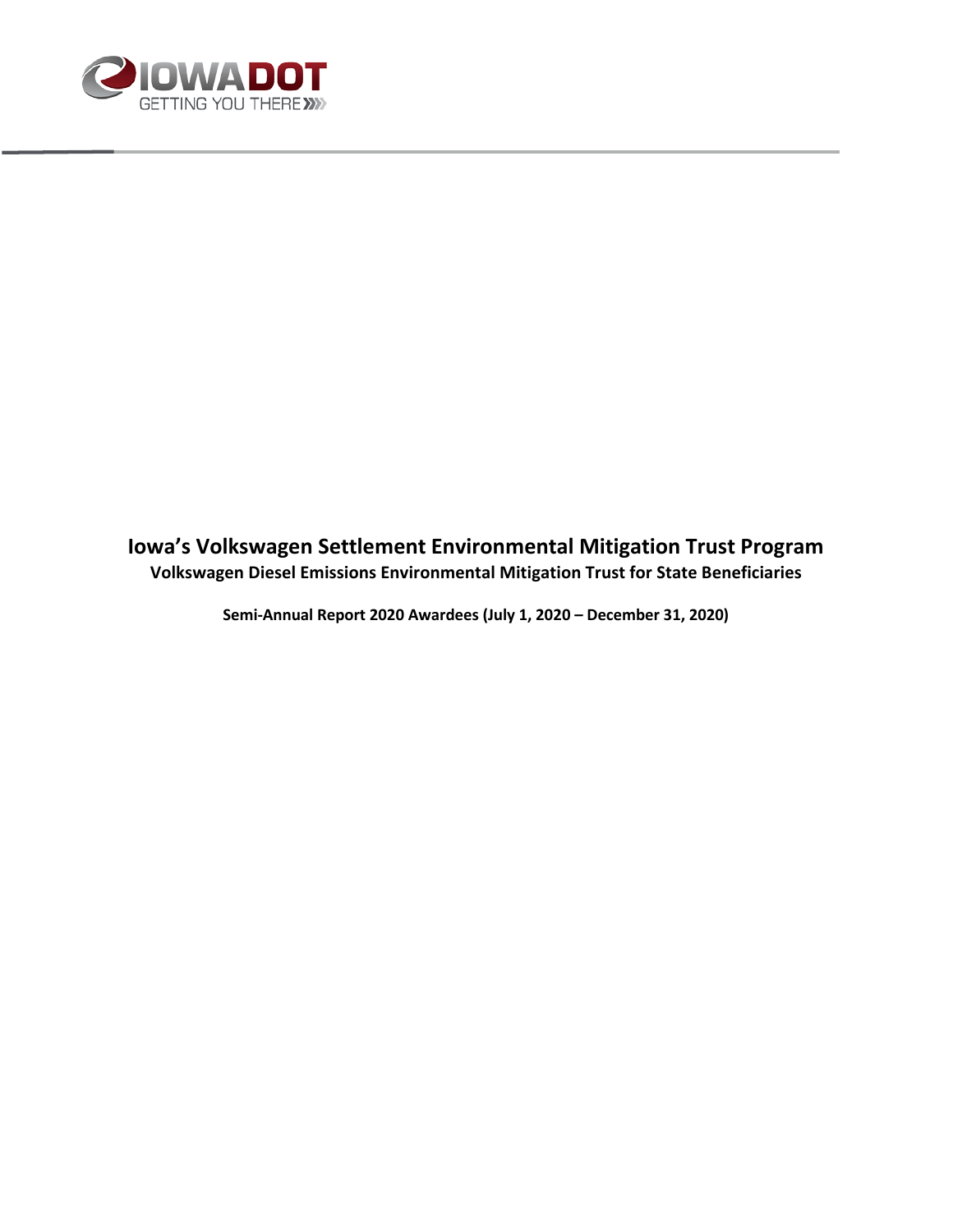## **Iowa's Volkswagen Settlement Environmental Mitigation Trust Semi-Annual Report**

| <b>Recipient Name</b>   | <b>State of Iowa</b>         |
|-------------------------|------------------------------|
| <b>Project Number</b>   |                              |
| <b>Agreement Number</b> |                              |
| <b>Reporting Period</b> | July 1, 2020 to Dec 31, 2020 |
| <b>Total VW Award</b>   | \$3,914,614.00               |

| <b>Question</b>                                                                                                                                                                                                | Answer                                                                                                                                                                                                                            |
|----------------------------------------------------------------------------------------------------------------------------------------------------------------------------------------------------------------|-----------------------------------------------------------------------------------------------------------------------------------------------------------------------------------------------------------------------------------|
| What actual accomplishments occurred during the reporting period?                                                                                                                                              | We awarded Categories 1-3 funding cycle 2 and Zero Emissions Vehicle infrastructure funding cycle 1. Breakdown of CAT<br>1-3 is 25 projects with 53 vehicles and ZEV Type 1 DC is 6 projects and Type 2 - Level 2 is 13 projects. |
| Did you award any rebates or subawards during the reporting<br>period? If so, list the recipients and how much funding they<br>received.                                                                       | Maquoketa Municipal Electric Utility - ZEV infrastructure Type 2 - Level 2 for \$10,000.                                                                                                                                          |
| Provide a comparison of actual accomplishments with the<br>anticipated outputs/outcomes and timelines/milestones specified in<br>the project Work Plan.                                                        | We were excited to get our first ZEV claim and how quick it came. We didn't have any specific accomplishments for the<br>2020 awardees, because of the short time frame from award to report time.                                |
| If anticipated outputs/outcomes and/or timelines/milestones are not<br>met, why not? Did you encounter any problems during the reporting<br>period which may interfere with meeting the project objectives?    | Our goal is to keep the awardees moving. When they have no activity or don't accomplish anything that's when we worry<br>about not fulfilling the grant.                                                                          |
| How do you propose to remedy any problems? Identify how and the<br>date you will get back on course to meet the anticipated<br>outputs/outcomes and/or timelines/milestones specified in the                   | Keep in constant communication.                                                                                                                                                                                                   |
| If any cost-shares are reported for this Reporting Period in Table 1<br>above, identify the source of the funds.                                                                                               | <b>NA</b>                                                                                                                                                                                                                         |
| Was any program income generated during the reporting period?<br>Identify amount of program income, how it was generated, and how<br>the program income was/will be used.                                      | NA                                                                                                                                                                                                                                |
| Did any public relations events regarding this grant take place during<br>the reporting period?                                                                                                                | N <sub>o</sub>                                                                                                                                                                                                                    |
| What is the URL for the state website listing the total number and<br>dollar amount of subawards, rebates, or loans provided, as well as a<br>breakdown of the technologies funded? Please also list any other | https://iowadot.gov/VWSettlement/default.aspx                                                                                                                                                                                     |
| What project activities are planned for the next reporting period?                                                                                                                                             | For the next reporting period we would like to see 10-15 projects reimbursed.                                                                                                                                                     |

| <b>Table 3. Subaward Reporting Requirements</b>                          |                 |  |
|--------------------------------------------------------------------------|-----------------|--|
| Requirement                                                              | <b>Response</b> |  |
| Summaries of results of reviews of financial and programmatic            | N/A             |  |
| Summaries of findings from site visits and/or desk reviews to ensure N/A |                 |  |
| Environmental results the subrecipient achieved                          | N/A             |  |
| Summaries of audit findings and related pass-through entity              | N/A             |  |
| Actions the pass-through entity has taken to correct deficiencies        | N/A             |  |